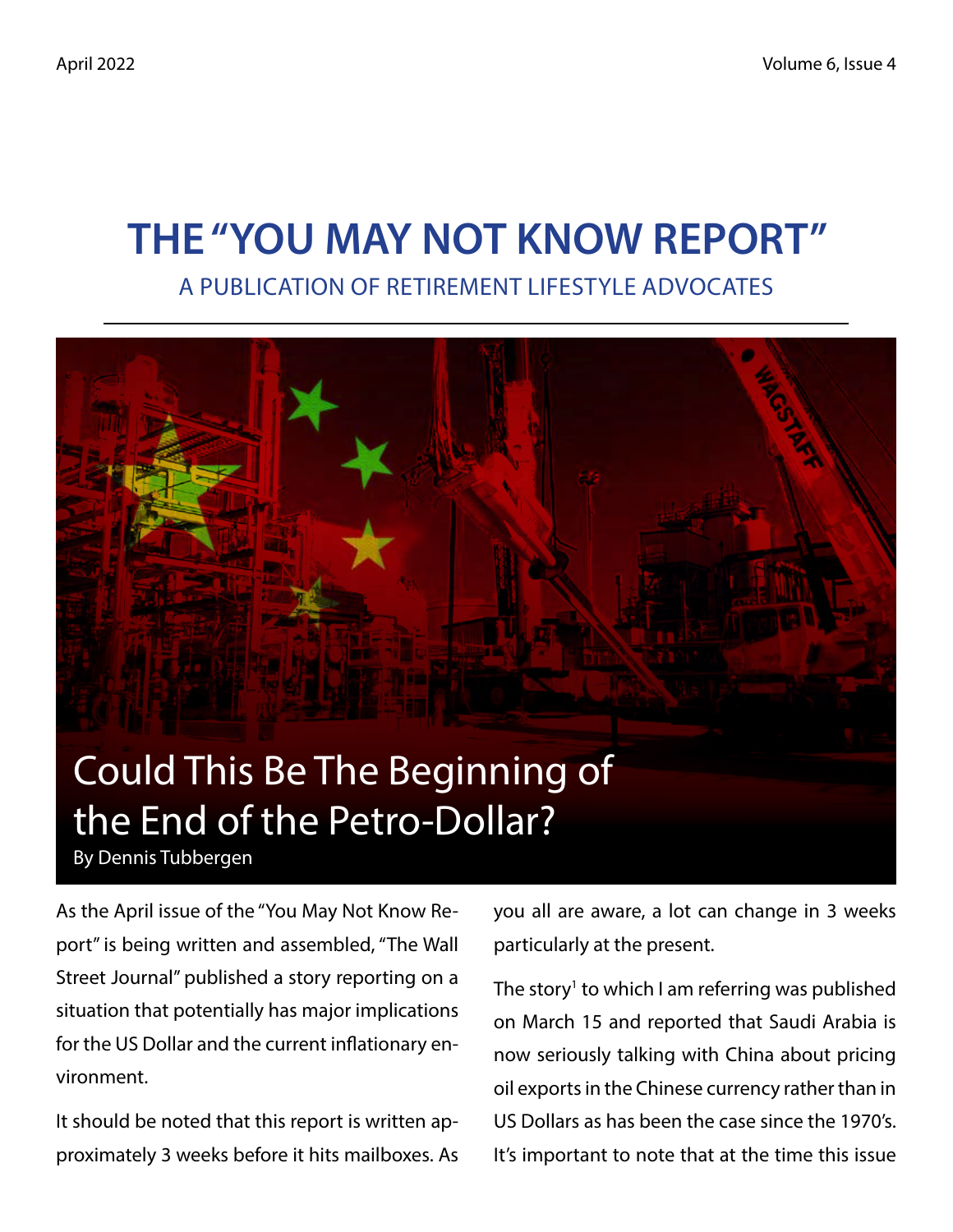of the "You May Not Know Report" is going to print, this is a PROPOSED change, still in the discussion stage, no changes have actually taken place.

On the surface, to many readers, this may not seem like a big issue. But, the reality is it has huge implications for the US Dollar and those who use it.

To properly understand these possible implications, some context is important.

Going all the way back in time to 1944, there was a worldwide monetary agreement that is now known as "The Bretton Woods Agreement". It was that agreement that made the US Dollar the world's reserve currency. Because of the assurances that the United States made to the rest of the world in this agreement, the US Dollar became the currency that the rest of the world was comfortable using in international trade.

The crux of the Bretton Woods Agreement was that the United States would back its dollars with gold. Any foreign entity that possessed US Dollars could exchange those dollars for gold at the exchange rate of \$35 US Dollars to one ounce of gold.

At the time the Bretton Woods agreement was implemented, the United States had more than 20,000 tons of gold<sup>2</sup>. This gold essentially collateralized the promise that the US Government made to the rest of the world.

Over time, as they always do, the Washington politicians overspent and overpromised. By the 1960's there was another expensive war raging in Viet Nam and congress and President

Johnson birthed the Medicare and Medicaid programs. There was not enough tax revenue to cover all these expenditures, so the currency creation began.

The rest of the world got nervous. They began to exchange their US Dollars for gold as they were entitled to do under the Bretton Woods agreement.

In 1965, the French President, Charles De Gaulle, warned of an inevitable monetary crisis due to the profligate spending of the US Government. Here is an excerpt<sup>3</sup> from a speech by Mr. De Gaulle from that year (if you want to watch the speech, follow the link in the "Sources" section below):

*"The fact that many countries accept as a principle, dollars as good as gold for the payment of the differences existing to their advantage in the American balance of trade, this very fact, leads Americans, to get into debt and to get into debt for free at the expense of other countries. Because, what the US owes them, it is paid, at least in part, with dollars they are the only ones allowed to emit.*

*Considering the serious consequences a crisis would have in such a domain, we think that measures must be taken on time to avoid it. We consider necessary that international trade be established, as it was the case, before the great misfortunes of the World, on an indisputable monetary base, and one that does not bear the mark of any particular country. Which base? In truth, no one sees how one could really have any standard criterion other than GOLD. "*

Mr. De Gaulle correctly stated under the Bretton Woods system, the US could 'get into debt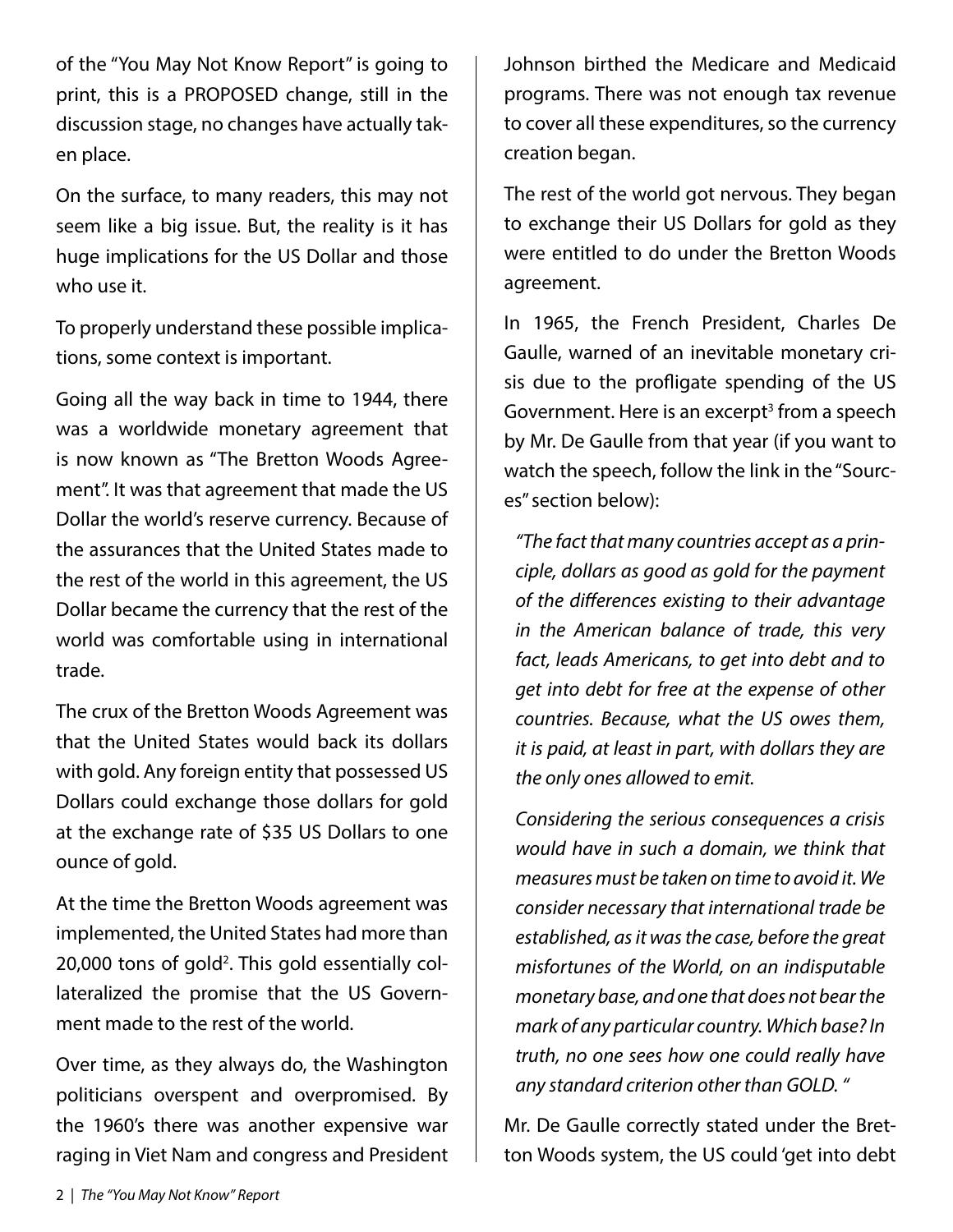for free at the expense of other countries'.

By 1971, after countries continued to exchange their US Dollars for gold, the gold reserves of the United States dwindled to 8000 tons<sup>4</sup>. The chart (below) illustrates.

As an interesting, but extremely important side note, the gold reserves of the United States were last audited in 1953<sup>5</sup>.

As many readers know, in 1971, Richard Nixon made a televised speech in which he announced the United States was 'temporarily' suspending the ability to convert US Dollar to gold. This, according to Nixon, was to protect the US Dollar from 'international currency speculators'.

Of course, these international currency speculators didn't exist but given the run on the bank that was taking place with countries demanding gold for their US Dollars, Nixon had two choices. It was either renege on the Bretton Woods agreement or get the United States' financial house in order and operate with a balanced budget.

Predictably, Nixon chose the former.

Now, however, there was no reason for foreign governments to inventory US Dollars. That created a huge problem for the free spending group of politicians that resided in Washington at the time. What was needed was a system to keep demand for US Dollars high even though the United States could no longer back the currency with gold.

By 1974, a new system was in place. It established the Petro-dollar. An excellent piece<sup>6</sup> written by Jerry Robinson, director of economic research at FTM Daily explains. Here are some excerpts:

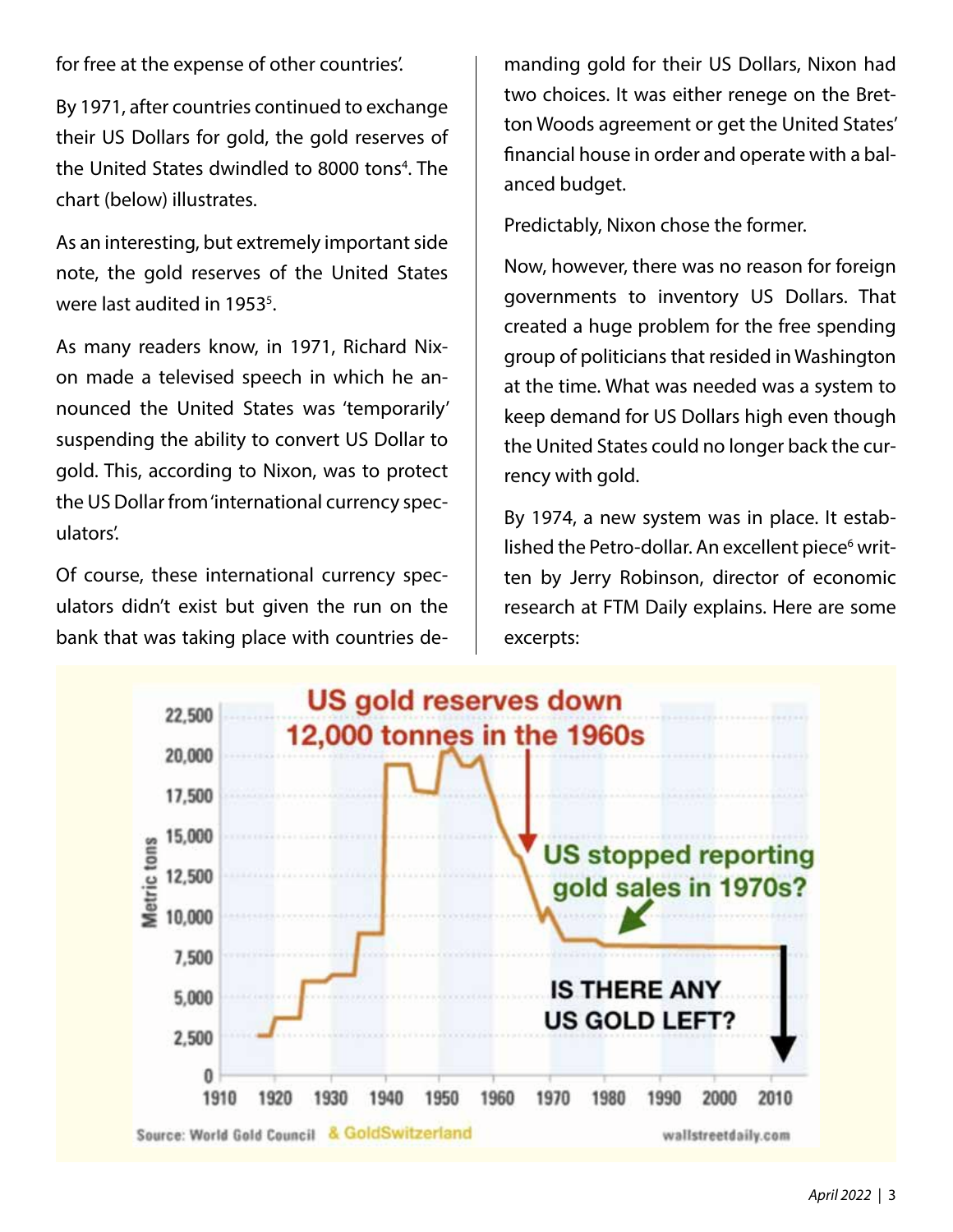*In the early 1970s, the final vestiges of the international gold-backed dollar standard, known as the Bretton Woods arrangement, had collapsed. Many foreign nations, who had previously agreed to a gold-backed dollar as the global reserve currency, were now having serious mixed feelings toward the arrangement. Nations like Britain, France, and Germany determined that a cash-strapped and debtcrazed United States was in no financial shape to be leading the global economy. They were just a few of the many nations who began demanding gold in exchange for their dollars.*

*Despite pressure from foreign nations to protect the dollar's value by reining in excessive government spending, Washington displayed little fiscal constraint and continued to live far beyond its means. It had become obvious to all that America lacked the basic fiscal discipline which could prevent a destruction of its own currency.*

*Like previous governments before it, America had figured out how to "game" the global reserve currency system for its own benefit, leaving foreign nations in an economically vulnerable position. After America, and its citizens, had tasted the sweet fruit of excessive living at the expense of other nations, the party was over.*

*It is unfair, however, to say that the Washington elites were blind to the deep economic issues confronting it in the late 1960's and early 1970's. Washington knew that the "dollars for gold" had become completely unsustainable. But instead of seeking solutions to the global economic imbalances that*  *had been created by America's excessive deficits, Washington's primary concern was how to gain an even greater stranglehold on the global economy.*

*After America, and its citizens, had tasted the sweet fruit of excessive living at the expense of other nations, there was no turning back.*

*In order to ensure their economic hegemony, and thereby preserve an increasing demand for the dollar, the Washington elites needed a plan. In order for this plan to succeed, it would require that the artificial dollar demand that had been lost in the wake of the Bretton Woods collapse be replaced through some other mechanism.*

*In a series of meetings, the* 

*Goyette and F. William Engdahl).*

*United States — represented by then* 

*U.S. Secretary of State Henry Kissinger — and* 

*the Saudi royal family made a powerful agree-*

*ment. (Several authors have worked to compile data on the origins of the petrodollar system,* 

*some exhaustively, including: Richard Duncan, William R. Clark, David E. Spiro, Charles* 

4 | *The "You May Not Know" Report*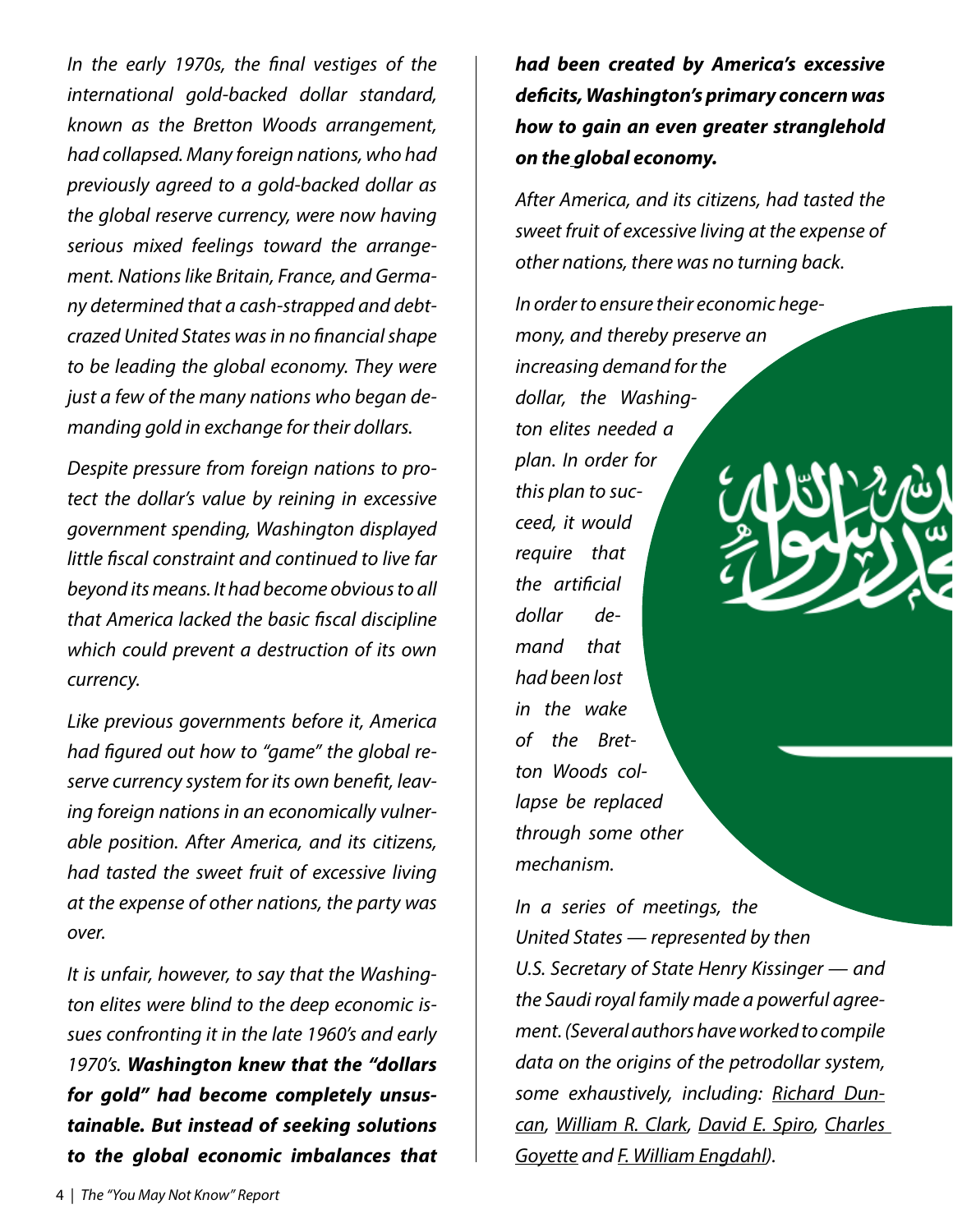*According to the agreement, the United States would offer military protection for Saudi Arabia's oil fields. The U.S. also agreed to provide the Saudis with weapons, and perhaps most importantly, guaranteed protection from Israel.*

*The Saudi royal family knew a good deal when they saw one. They were more than happy to accept American weapons and a U.S. guarantee to restrain attacks from neighboring Israel.*

> *Naturally, the Saudis wondered how much was all of this U.S. military muscle was going to cost…*

*What exactly did the United States want in exchange for their weapons and military protection?*

*The Americans laid out their terms. They were simple, and two-fold.*

- *1. The Saudis must agree to price all of their oil sales in U.S. dollars only. (In other words, the Saudis were to refuse all other currencies, except the U.S. dollar, as payment for their oil exports.)*
- *2. The Saudis would be open to investing*

*their surplus oil proceeds in U.S. debt securities.*

*You can almost hear one of the Saudi officials in a meeting saying: "Really? That's all? You don't want any of our money or our oil? You just want to tell us how to price our oil and then you will give us weapons, military support, and guaranteed protection from our enemy, Israel? You've got a deal!"*

*However, the U.S. had done its economic homework. If they could get the Saudis to buy into this deal, it would be enough to launch them into the economic stratosphere in the coming decades.*

*Fast forward to 1974 and the petrodollar system was fully operational in Saudi Arabia.*

#### *And just as the United States had cleverly calculated, it did not take long before other oil-producing nations wanted in.*

*By 1975, all of the oil-producing nations of OPEC had agreed to price their oil in dollars and to hold their surplus oil proceeds in U.S. government debt securities in exchange for the generous offers by the U.S.*

So, for about the last 50 years, the US Dollar has been required for payment for any country looking to buy oil from Saudi Arabia.

Now, that may be about to change. Now that you have that context, let's go back and discuss the article from "The Wall Street Journal" that I referenced at the outset of this article. (The link to the article is in the "Sources" section below.) The headline on the article reads "Saudi Arabia Considers Accepting Yuan instead of Dollars for Chinese Oil Sales". Here are some excerpts: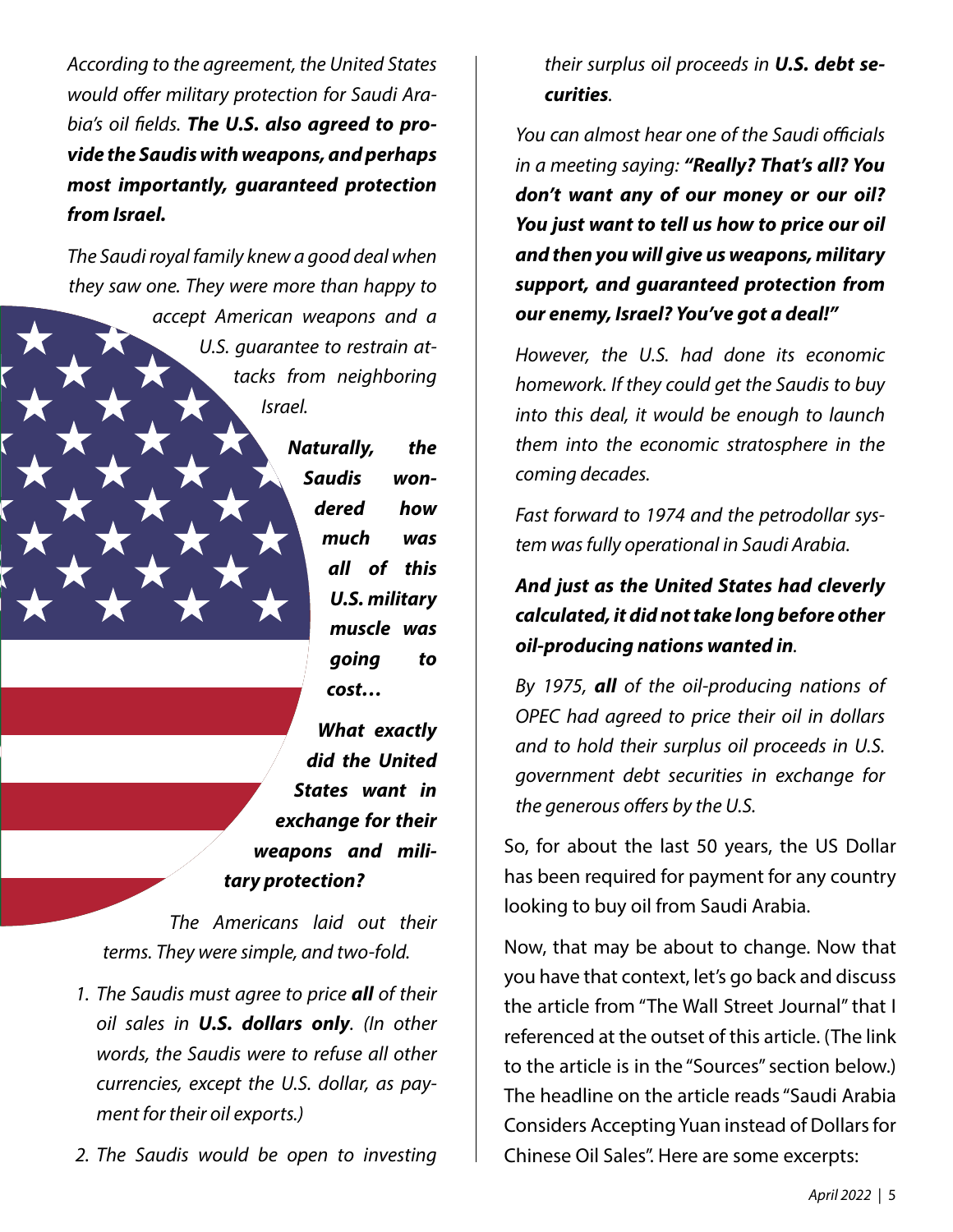*Saudi Arabia is in active talks with Beijing to price some of its oil sales to China in yuan, people familiar with the matter said, a move that would dent the U.S. dollar's dominance of the global petroleum market and mark another shift by the world's top crude exporter toward Asia.*

*The talks with China over yuan-priced oil contracts have been off and on for six years but have accelerated this year as the Saudis have grown increasingly unhappy with decades-old U.S. security commitments to defend the kingdom, the people said.*

*The Saudis are angry over the U.S.'s lack of support for their intervention in the Yemen civil war, and over the Biden administration's attempt to strike a deal with Iran over its nuclear program. Saudi officials have said they were shocked by the precipitous U.S. withdrawal from Afghanistan last year.*

*China buys more than 25% of the oil that Saudi Arabia exports. If priced in yuan, those sales would boost the standing of China's currency. The Saudis are also considering including yuan-denominated futures contracts, known as the petroyuan, in the pricing model of Saudi Arabian Oil Co. , known as Aramco.*

*It would be a profound shift for Saudi Arabia to price even some of its roughly 6.2 million barrels of day of crude exports in anything other than dollars. The majority of global oil sales—around 80%—are done in dollars, and the Saudis have traded oil exclusively in dollars since 1974, in a deal with the Nixon administration that included security guarantees for the kingdom.*

*China introduced yuan-priced oil contracts in 2018 as part of its efforts to make its currency tradable across the world, but they haven't made a dent in the dollar's dominance of the oil market. For China, using dollars has become a hazard highlighted by U.S. sanctions on Iran over its nuclear program and on Russia in response to the Ukraine invasion.*

*China has stepped up its courtship of the Saudi kingdom. In recent years, China has helped Saudi Arabia build its own ballistic missiles, consulted on a nuclear program and begun investing in Crown Prince Mohammed bin Salman's pet projects, such as Neom, a futuristic new city. Saudi Arabia has invited Chinese President Xi Jinping to visit later this year.*

In 1971, when the link between the US Dollar and gold was eliminated, the US was at a crossroad, get your financial house in order or invent another monetary system that would allow the US Dollars dominance to continue and allow the US Government to 'get into debt for free at the expense of other countries' to once again quote Charles De Gaulle.

While the shift away from the petro-dollar has not officially occurred, it is only a matter of time. The shift is inevitable in my view.

When this shift occurs, there will be no option left to allow the 'getting into debt for free' party to continue. This will likely mean an even weaker US Dollar and more inflation fuel.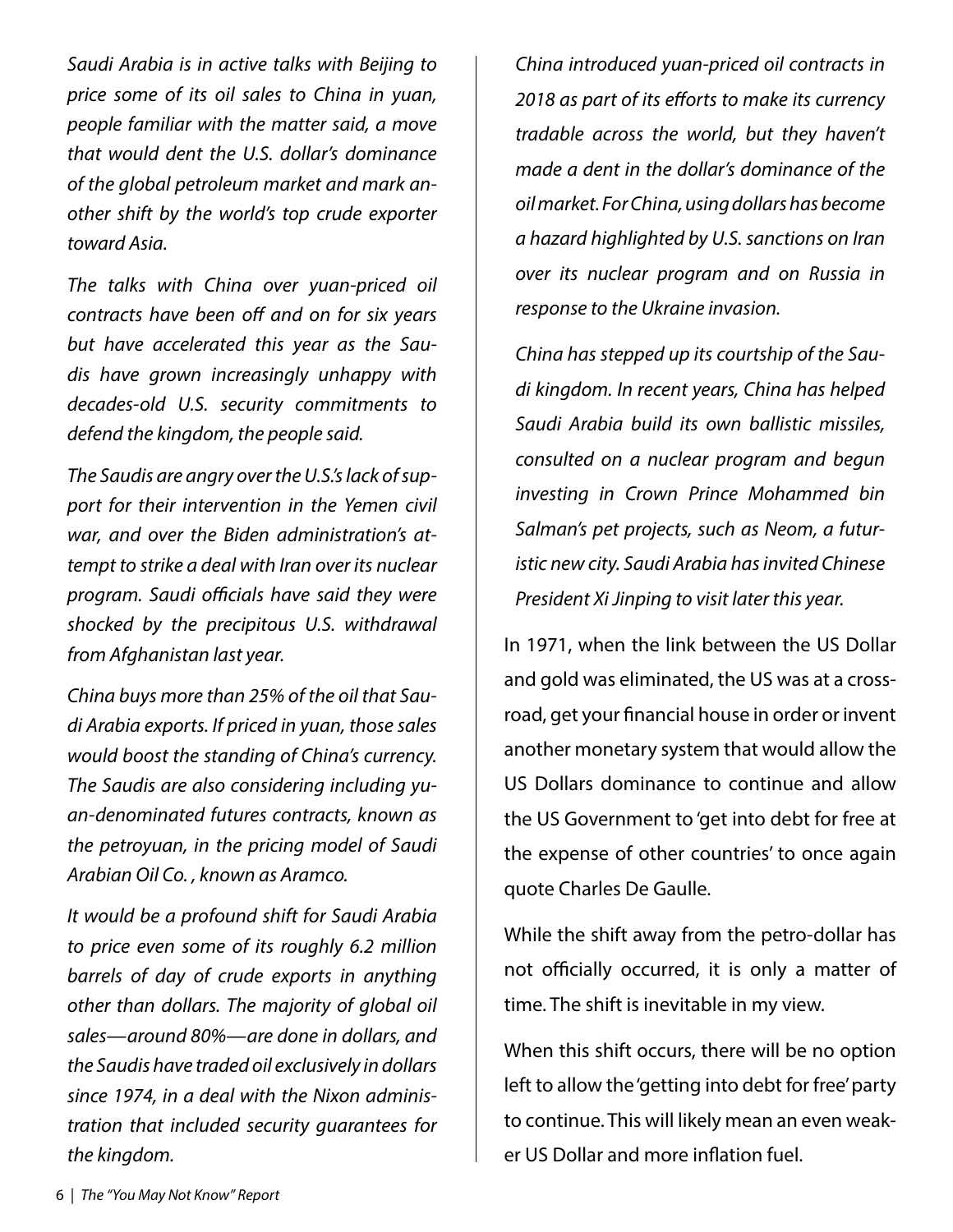

I have previously offered my opinion that we now find ourselves near the peak of an "everything bubble". While picking tops and bottoms in any market is a fool's game, the real estate market is now facing some strong headwinds in the form of higher mortgage rates (a trend I discussed last month that continues this month).

This7 from "Mortgage News Daily":

*When investors sell bonds, yields/ rates move higher. That began happening early today and it continued to happen throughout the trading session. Ongoing momentum meant mortgage lenders were forced to issue multiple mid-day reprices (recalling previously available rates in favor of new, higher rate offerings).* 

*In the very best cases, some lenders* 

*are only .125% higher in rate (to put that in perspective, few individual days see bigger moves). Other lenders are closer to 0.25% higher. That puts today in a league with fewer than 10 players over the past decade. The average conventional 30yr fixed rate is easily up and over 4.25% now, with lenders anywhere from 4.375 to 4.625% depending on the scenario.* 

You read that correctly. Lenders had to change mortgage rates multiple times in the same day and all rate changes were higher. This chart (below) from the article illustrates the one-year move in mortgage rates. Note that rates on a 30-year mortgage have moved from a low of 2.75% to about 4.5% presently.

On a \$300,000 mortgage, that increases the monthly payment from \$1225 per month to \$1520 per month. That's a jump of 24% per month. Combined with rising prices, many prospective home buyers will now be priced out of the market.

As forecast in the past, I expect that this trend will continue. The takeaway here may be that if you are looking to sell real estate, you probably want to move quickly. If you're looking to buy and you can be patient, it may end up paying off.

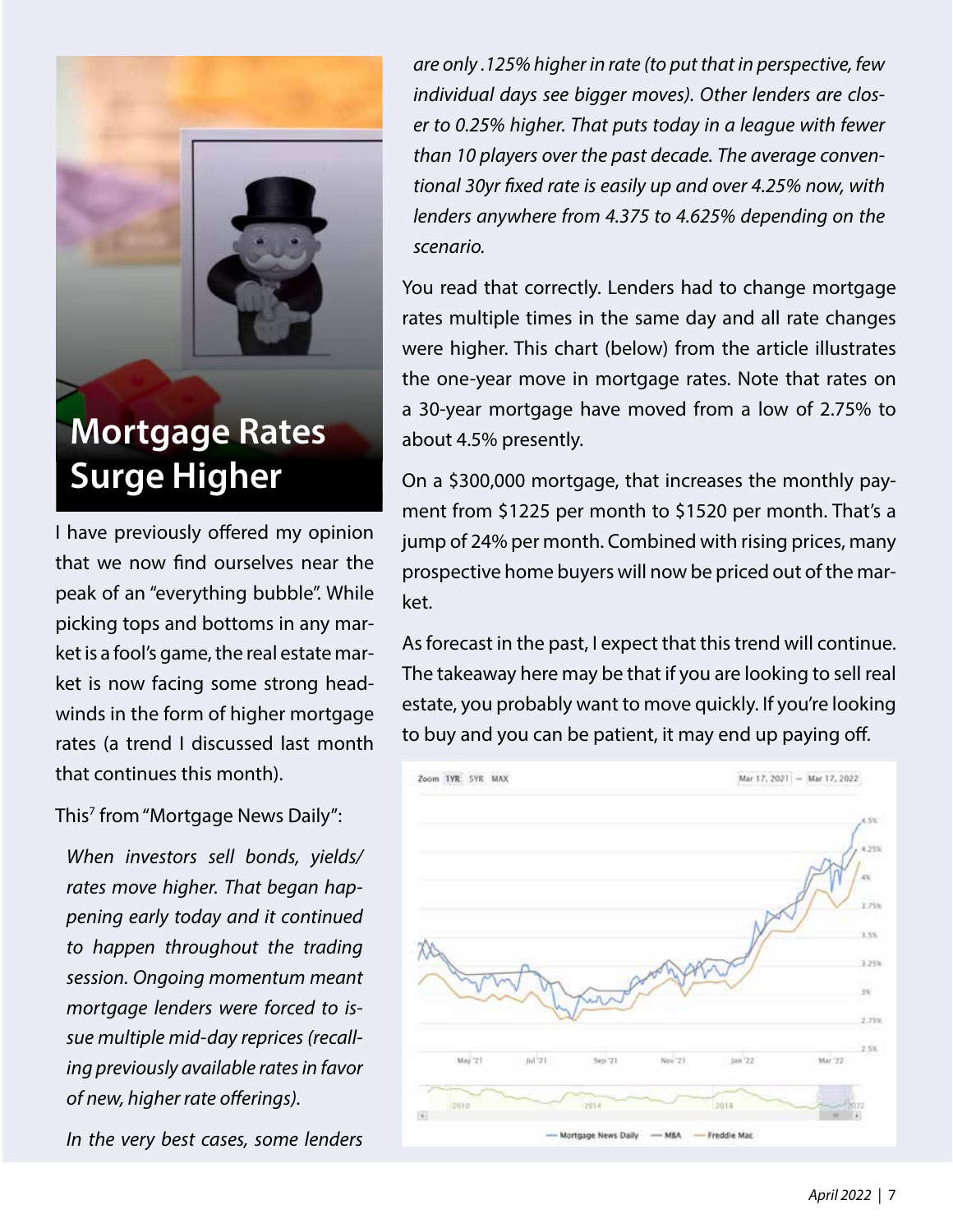## **The Medical Care Cost Bubble**

A seldom-discussed topic is the cost of medical care which has been rising at a rate that is unsustainable. An undeniable truth, succinctly stated by the late economist, Herbert Stein, is that if something cannot go on forever, it will stop.

This will have to be true for rising healthcare costs at some point soon. The rate at which medical costs have risen since Medicare and Medicaid became realities in the 1960's has reached a level that is now, in my view, totally unsustainable.

Let's begin with examining actual spending on medical care. Since the US Dollar has lost much of its purchasing power over the last 50 years, measuring healthcare spending in terms of actual dollars spent would not provide a clear

conclusion. It's more accurate to examine the percentage of gross domestic product that is spent on healthcare.

In 1960, healthcare expenditures were 5% of US Gross Domestic Product or economic output<sup>8</sup>. By 1970, after Medicare and Medicaid were implemented, healthcare spending increased by nearly 40% to 6.9% of GDP. By 2020, healthcare spending consumed about 20% of GDP, a truly eye-popping number. It's astounding that one in every five dollars of economic production goes to healthcare.

If you are looking for a reason for such a dramatic increase in healthcare spending, you may need to look no further than federal government spending on healthcare. According to the Associated Press<sup>9</sup>, the government now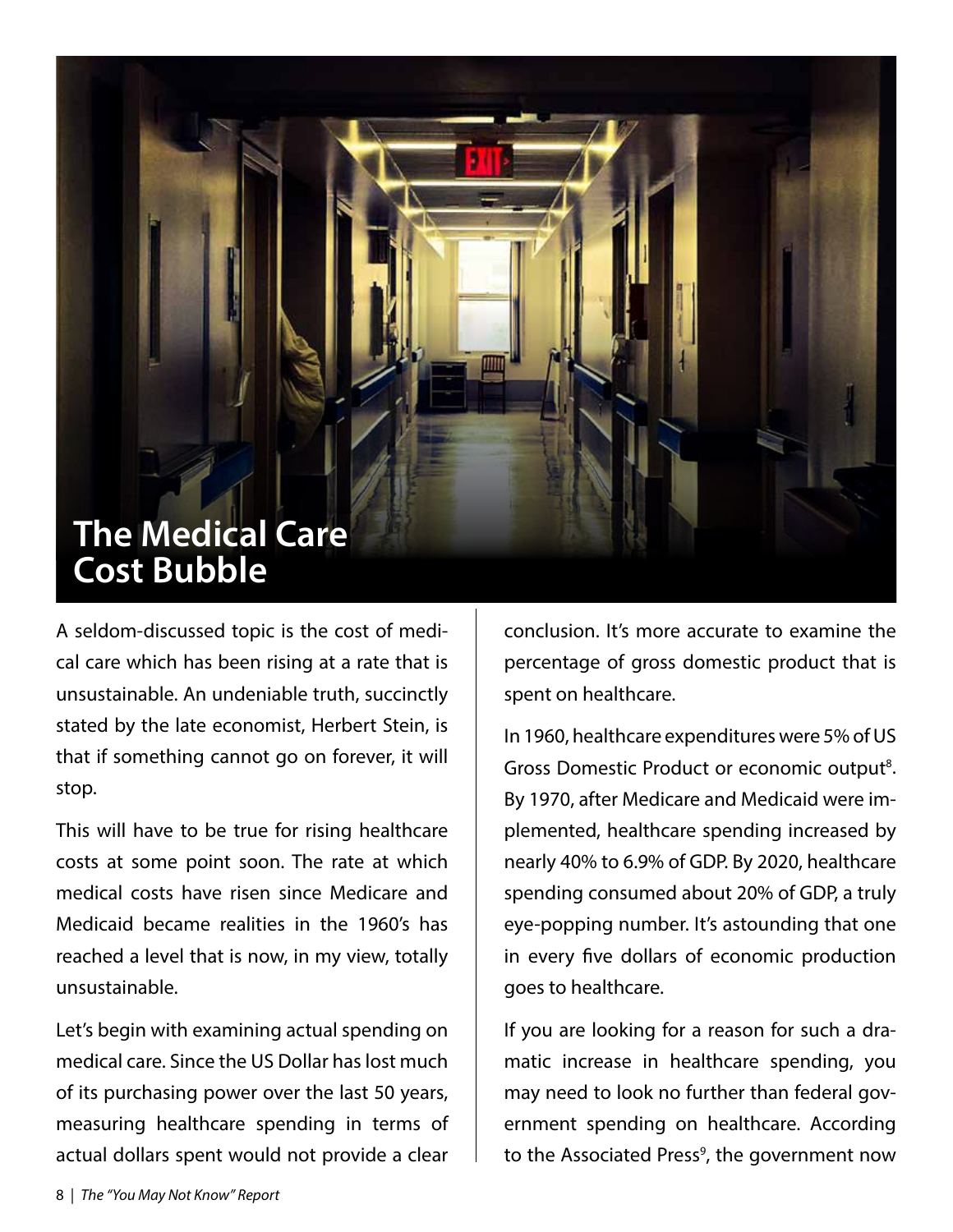pays about 50% of all healthcare costs.

I don't need to tell you that when the government steps into an industry, cost-effectiveness steps out.

Per the Centers for Medicare and Medicaid Services<sup>10</sup>, National Healthcare Expenditures averaged \$12,530 per person in 2020, which was 19.7% of Gross Domestic Product.

Medicare spending grew 3.5% in 2020 to \$829.5 billion and Medicaid spending increased 9.2% to \$671.2 billion. Those two programs alone, which don't include all government spending for healthcare, totaled more than \$1.5 trillion. That's about 38% of all collected federal tax revenues spent on just Medicare and Medicaid!

While I don't know where the ultimate breaking point for healthcare spending is, it's difficult to fathom spending more than 20% of GDP on medical care.

As far as government spending is concerned, I've previously discussed the fact that the Federal Reserve cannot abandon their easy money policies of low interest rates and currency creation until the federal budget is balanced or nearly balanced. With a current operating deficit of \$3 trillion and more reckless, pork-laden spending recently occurring under the guise of keeping the government operating, we are a long, long way from a balanced budget.

At some point though, a balanced budget will have to be a reality. When that occurs, either proactively via massive spending cuts (unlikely) or reactively in response to a crisis (more likely), healthcare spending will have to be affected.

Bubbles are formed by easy credit. Easy cred-

it is the fuel that inflates price bubbles. When the government took over much of the healthcare industry in the 1960's and began to provide easy credit, the bubble began to gradually build. At some point this bubble, like other bubbles will have to deflate.

When it does, the healthcare of many Americans who are dependent on government expenditures to pay for their medical expenses, will dramatically change.

We are already beginning to see shifts in the way that healthcare is delivered. Two healthcare systems are now becoming reality. One system for those who depend on government expenditures to pay for their healthcare and one system for those who don't.

The Surgery Center of Oklahoma is an example of a surgical treatment center for those who want to bypass the traditional medical care system. A visit to the website<sup>11</sup> of the center informs you that the facility is operated by 40 top surgeons and anesthetists. Digging a little further, one can find the surgery that one needs and see the retail price of the surgery if performed at Surgery Center of Oklahoma.

This is far different from the traditional system where the cost of the procedure is determined by who is paying the bill.

Look for more medical professionals to gravitate toward the fee for service system and out of the traditional system as this bubble unwinds.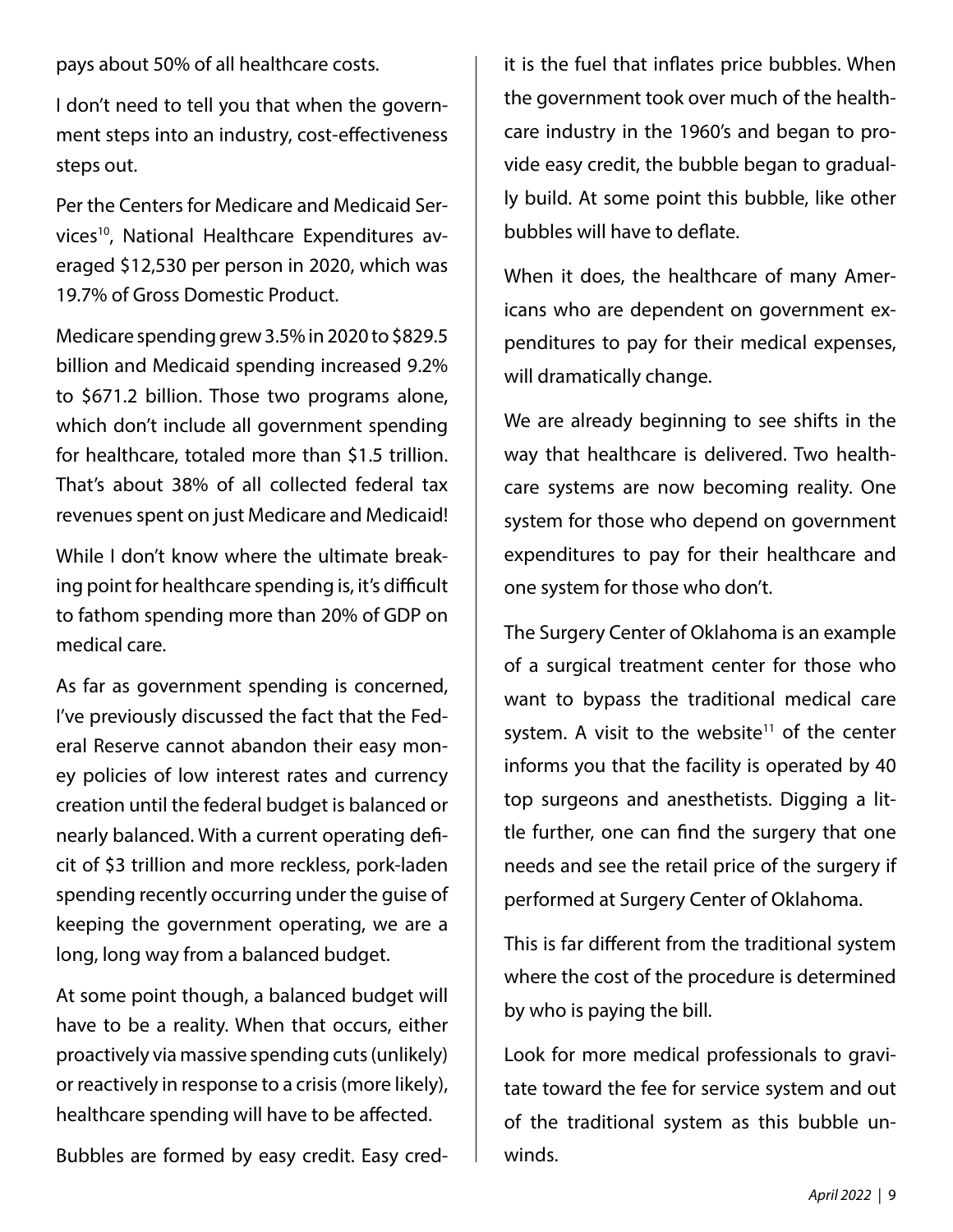## **Form Over Substance**

Many readers are undoubtedly aware of the recent interest rate hike by the Federal Reserve. On March 16, the Federal Reserve increased the Fed Funds rate by .25%.12 The central bank said that it "anticipates that ongoing increases in the target range will be appropriate", pointing to future interest rate increases as well.

The Fed's Open Market Committee also stated it would begin to address it's \$9 trillion balance sheet. In its post meeting statement, the Fed stated, "In addition, the Committee expects to begin reducing its holdings of Treasury securities and agency debt and agency mortgage-backed securities at a coming meeting."

As I have been suggesting, I believe this Fed action is more form than substance.

Inflation cannot be addressed effectively until real interest rates are positive. This move by the Fed is akin to using a garden hose to attempt to drench a blazing forest fire. It might look like you're addressing the problem, but there is no way you'll be effective.

When the Fed attempted a similar move in 2018, the markets reacted negatively. I expect the same market reaction this time should the Fed continue this course of action. Should that market reaction occur, I expect the Fed will once again reverse course.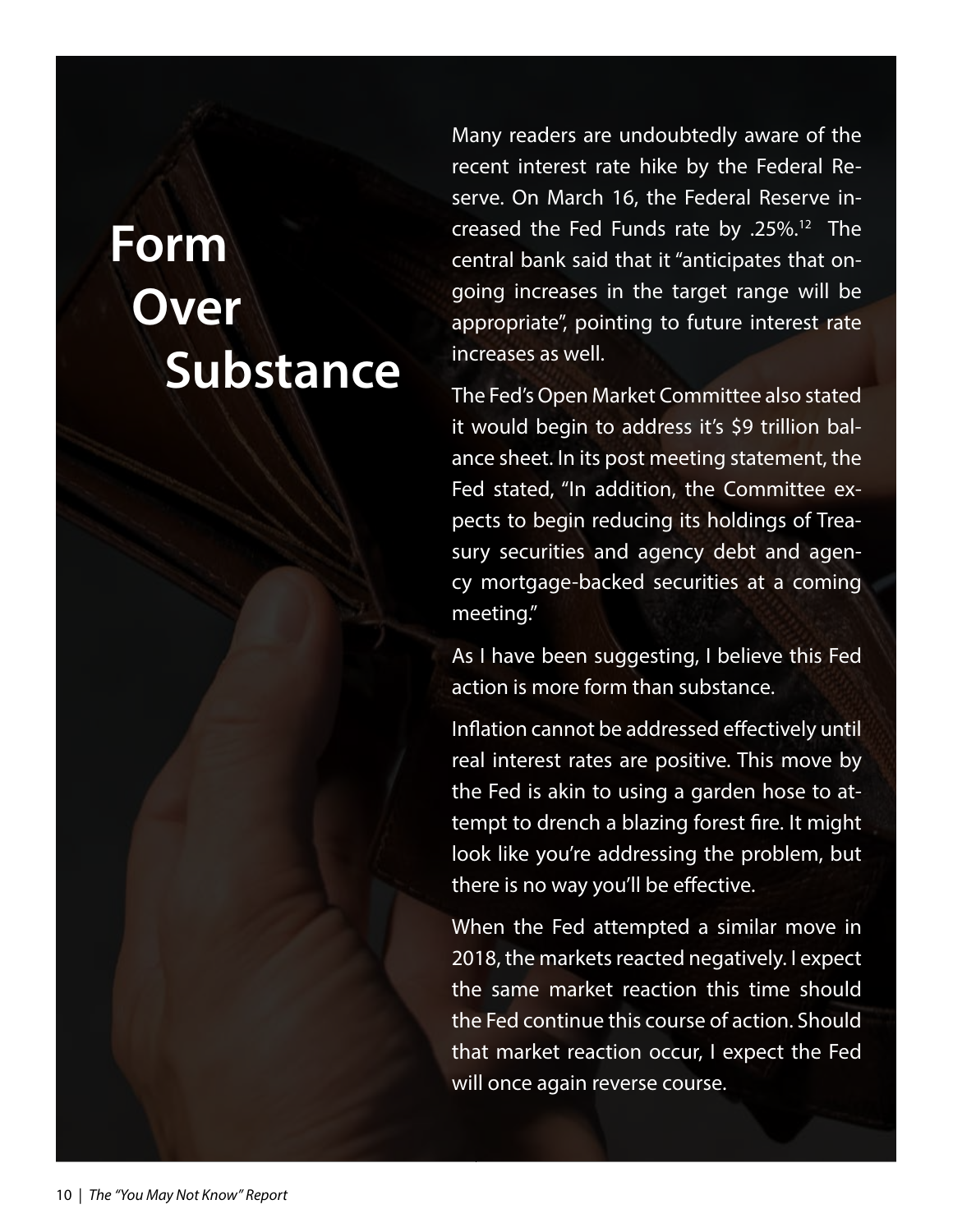#### *April 2022 Special Report*

**Negotiating the Quadruple Threat: Devaluing Dollar, Sinking Stocks, Bubbling Bonds and Climbing Commodities. Strategies for a Crazy World**



This month only, we are making available a free report titled, "Negotiating the Quadruple Threat: Devaluing Dollar, Sinking Stocks, Bubbling Bonds and Climbing Commodities. Strategies for a Crazy World"

To request your complimentary copy this month only, return one of the postage-paid reply cards included with this month's newsletter. You'll notice that we've included three reply cards with this month's newsletter; we've done that so you can request a copy of this report for anyone you know that might find this information helpful.

In this month's special report, you will discover:

- Forecast for stocks for the remainder of 2022
- A surprising bond market prediction
- An updated forecast for commodities
- Strategies for the current environment in light of these forecasts.

This report is available for the month of April only.

Time Deposit Rates

these rates were valid:

1-Year 1.00%

2-Year 1.50%

5-Year 3.00%

1-866-921-3613.